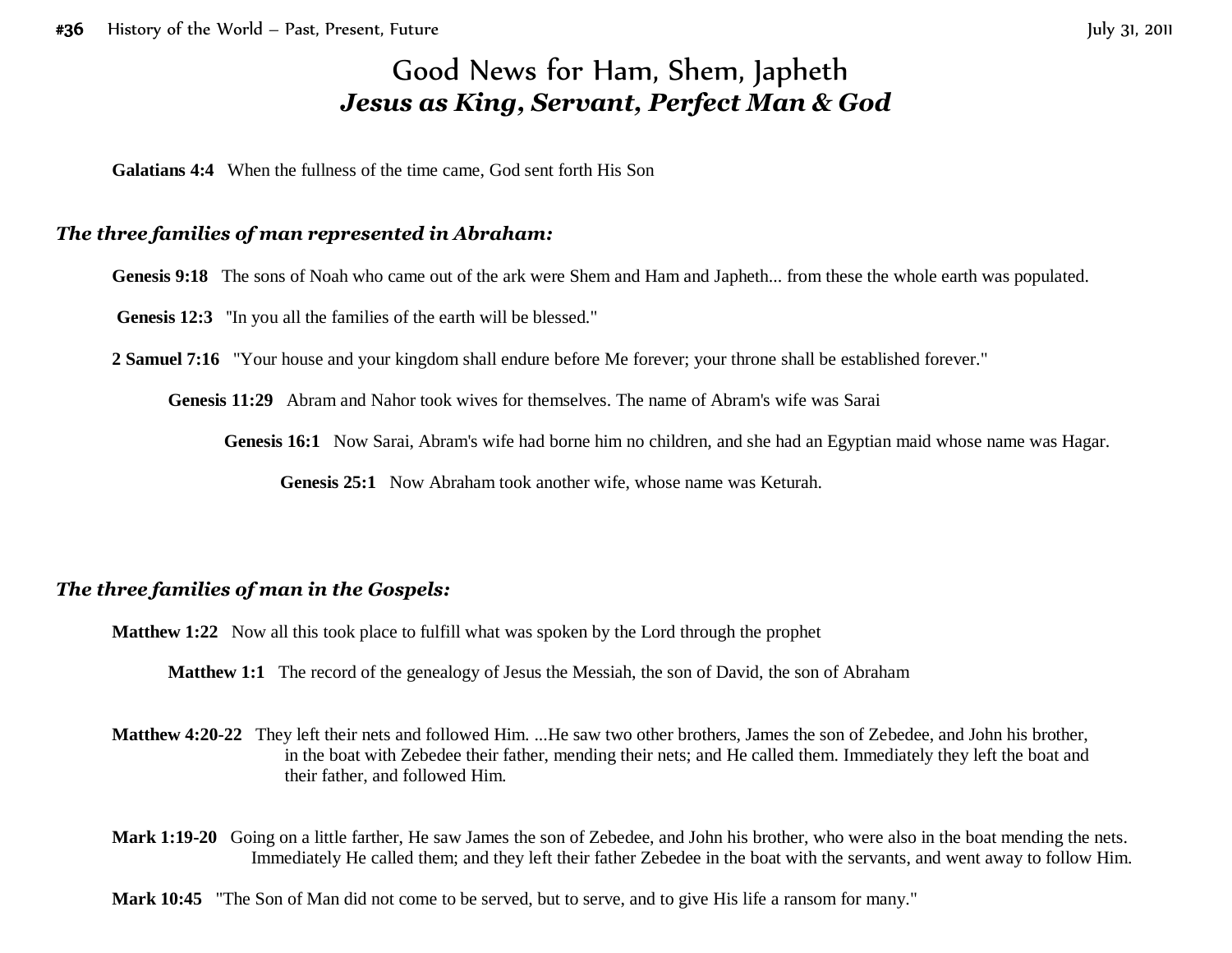Luke 1:1-4 It seemed fitting for me as well, having investigated everything carefully from the beginning, to write it out for you in consecutive order, most excellent Theophilus, so that you may know the exact truth about the things you have been taught.

**Luke 3:37-38** Methuselah, Enoch, Jared, Mahalaleel, Cainan, Enosh, Seth, the son of Adam

**John 1:1** In the beginning was the Word, and the Word was with God, and the Word was God.

#### *The three families of man in Jesus' birth, infancy, & ministry:*

Luke 2:8 In the same region there were some shepherds staying out in the fields and keeping watch over their flock by night.

- **Matthew 2:1-2** Magi from the east arrived in Jerusalem, saying, "Where is He who has been born King of the Jews?"
- **John 12:20-21** Now there were some Greeks among those who were going up to worship at the feast; these then came to Philip, who was from Bethsaida of Galilee, and began to ask him, saying, "Sir, we wish to see Jesus."

#### *The three families of man at the cross:*

**Matthew 27:25** And all the people said, "His blood shall be on us and on our children!"

**26** Then he released Barabbas for them; but after having Jesus scourged, he handed Him over to be crucified.

Luke 23:26 When they led Him away, they seized a man, Simon of Cyrene, and placed on him the cross to carry behind Jesus.

**Acts 13:1** Now there were at Antioch, in the church, prophets and teachers: Barnabas, and Simeon who was called Niger

#### *The three families of man at Pentecost:*

**Acts 2:9-11** Parthians and Medes and Elamites, Mesopotamia, Asia, Phrygia, Pamphylia, Egypt, Libya, Cyrene, Arabs

**14** "Men of Judea and all you who live in Jerusalem, let this be known to you...